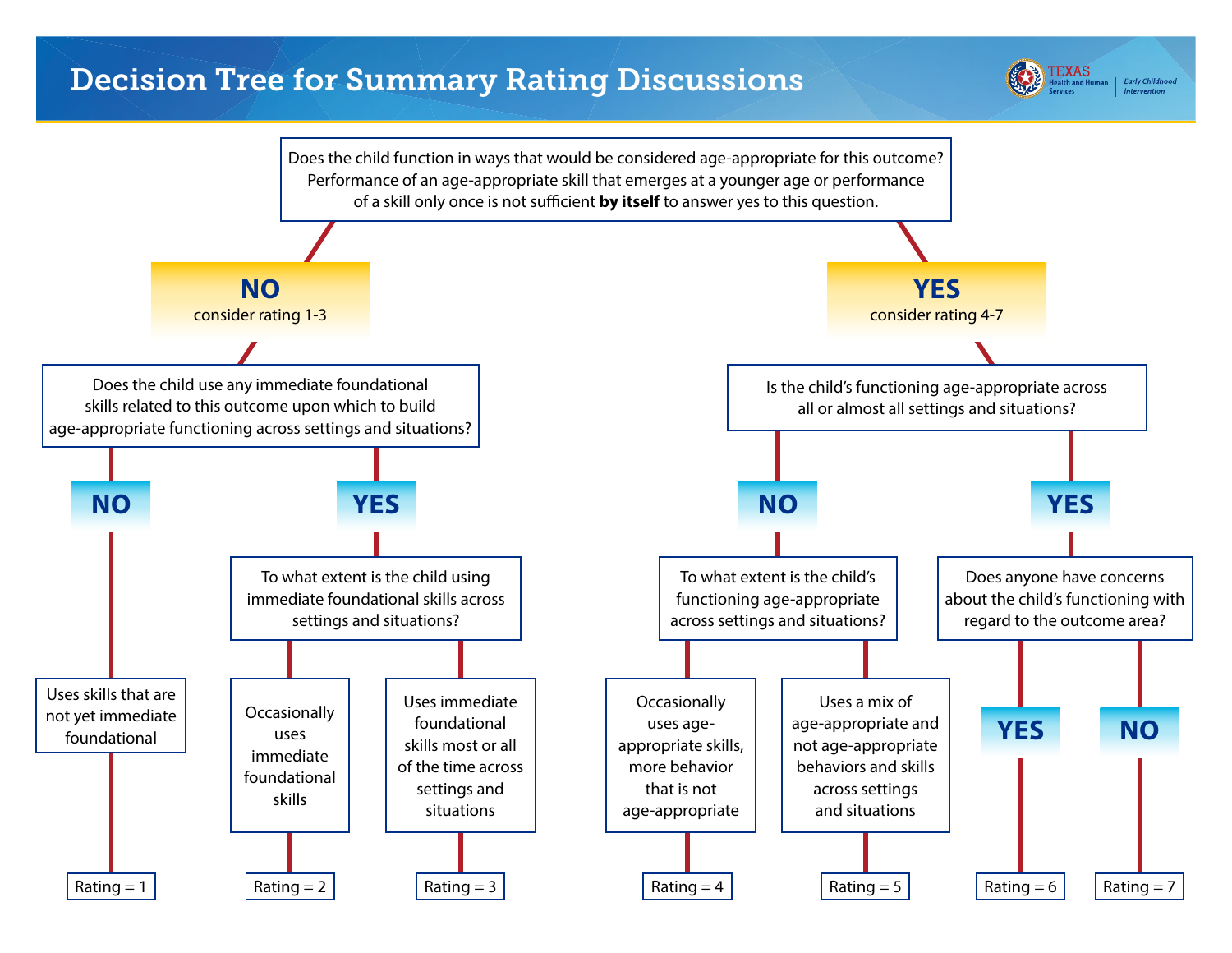|                                                                                                |                                                                                                                                                                                                                                                                                                                                                   |                                                                                                                                                                                                                                                                                                                                                                                                                                                                                                            |                                                                                                                                                                                                                                                                                                                                                                                                                                                                                                            | $\parallel$ <i>intervention</i>                                                                                                                                                                                                                                                                                                                                                                                                                                                               |
|------------------------------------------------------------------------------------------------|---------------------------------------------------------------------------------------------------------------------------------------------------------------------------------------------------------------------------------------------------------------------------------------------------------------------------------------------------|------------------------------------------------------------------------------------------------------------------------------------------------------------------------------------------------------------------------------------------------------------------------------------------------------------------------------------------------------------------------------------------------------------------------------------------------------------------------------------------------------------|------------------------------------------------------------------------------------------------------------------------------------------------------------------------------------------------------------------------------------------------------------------------------------------------------------------------------------------------------------------------------------------------------------------------------------------------------------------------------------------------------------|-----------------------------------------------------------------------------------------------------------------------------------------------------------------------------------------------------------------------------------------------------------------------------------------------------------------------------------------------------------------------------------------------------------------------------------------------------------------------------------------------|
| <b>Outcomes</b>                                                                                | <b>Examples of Skills and Behaviors</b><br>Examples of each child outcome indicator<br>include skills and behaviors that infants<br>and toddlers use across multiple settings to:                                                                                                                                                                 | <b>Conversation Starters</b><br>Use these questions to guide your team's discussion of the child's functioning across the child outcomes. These questions are not<br>designed to be a checklist of functioning, but to help your team understand what information about the child's behaviors and skills<br>across settings relates to which of the child outcomes. These questions can also provide a way to focus the team's discussion.                                                                 |                                                                                                                                                                                                                                                                                                                                                                                                                                                                                                            |                                                                                                                                                                                                                                                                                                                                                                                                                                                                                               |
| social-emotional skills (including<br>positive social relationships)<br>Children have positive | • Build and maintain relationships<br>with children and adults<br>• Regulate their emotions<br>• Understand and follow rules<br>• Communicate wants and<br>needs effectively                                                                                                                                                                      | • How does the child relate to their<br>parents, to other relatives or close<br>family friends, to familiar caregivers<br>(child care providers, babysitters),<br>and to strangers?<br>• How does the child interact<br>with/react to siblings and peers<br>(at childcare, in the park, in the<br>neighborhood, in brief interactions<br>in stores or at restaurants)?<br>• How does the child respond when<br>someone arrives or leaves? Is it<br>different with someone new<br>versus someone they know? | • What is the child's eye contact with<br>others like? Does it differ across<br>situations or with other people?<br>• Tell me about the situations and ways<br>that the child expresses delight or<br>displays affection.<br>. In the child's interactions, are there<br>behaviors that may interfere with<br>relationships or seem inappropriate<br>in interactions expected for the child's<br>age (screaming, biting, tantrums)?<br>How often does this occur? In what<br>situations does it not occur? | • How does the child respond to<br>transition in routines or activities?<br>Are the child's actions different<br>for familiar transitions versus new<br>transitions or different across<br>settings or with different people?<br>• How does the child participate in<br>games (social, cooperative, rule-<br>based, with turn-taking)? What do<br>the child's interactions look like in<br>these situations?<br>• How would you expect other children<br>this age to act in these situations? |
| knowledge and skills (including<br>early language/communication)<br>Children acquire and use   | • Display an eagerness for learning<br>• Explore their environment<br>• Engage in daily learning<br>opportunities<br>• Show imagination and<br>creativity in play                                                                                                                                                                                 | • How does the child use the words<br>and skills they have in everyday<br>settings, (at home, at the park,<br>at child care, at the store, with<br>other kids, in restaurants, with<br>different people?<br>• How does the child understand<br>and respond to directions and<br>request form others? Can the<br>child answer questions of<br>interest in meaningful ways?                                                                                                                                  | • Tell me about a time when the child<br>tried to solve a problem (overcame<br>an obstacle, solved a problem about<br>something important to them).<br>What did they do?<br>• Does the child display an awareness<br>of the distinctions between things<br>(object characteristics, size differences,<br>differences in object functions)?<br>• How does the child interact with<br>books, pictures and print?                                                                                             | • How does the child's play suggest<br>understanding of familiar scripts<br>for how things work, what things<br>are related, what comes next, and<br>memory of previous actions in<br>that situation?<br>• How does the child imitate others'<br>actions (peers, adults) across<br>settings to learn or try new things?<br>• How would you expect other children<br>this age to act in these situations?                                                                                      |
| Children use appropriate<br>et needs<br>behaviors to me                                        | • Move from place to place to<br>participate in everyday activities<br>and routines<br>• Meet their self-care needs (feeding,<br>dressing, toileting, etc.) to participate<br>in everyday routines and activities<br>• Seek help when necessary to<br>move from place to place<br>• Use objects such as spoons,<br>crayons, and switches as tools | • How does the child display toy<br>preferences or preferences for<br>certain people?<br>• What does the child do when<br>they can't get or doesn't have<br>what they want or need?<br>• What does the child do when<br>they are upset, need comfort,<br>are hungry, or frustrated?<br>• How does the child get from place<br>to place when desired or needed?                                                                                                                                             | • What does the child do when they<br>need help? How does the child<br>convey their needs?<br>• Tell me about the child's actions/<br>reactions with regard to hygiene and<br>basic needs (tooth brushing, washing<br>hands/face, blowing nose, dressing,<br>mealtime, toileting, bathing).<br>• How does the child show awareness<br>of situations that might be dangerous<br>(drop-offs, hot stoves, cars, crossing<br>streets, strangers)?                                                              | • Are there situations when a problem<br>behavior or disability interferes with<br>the child's ability to take action to meet<br>needs? How consistently? How serious<br>is it? Does the child take alternative<br>approaches? What are those?<br>• Are the actions the child uses to meet<br>their needs appropriate for their age?<br>Can they accomplish the things that<br>peers do?<br>• How would you expect other children<br>this age to act in these situations?                     |

## Guidance for Understanding the Child Outcomes